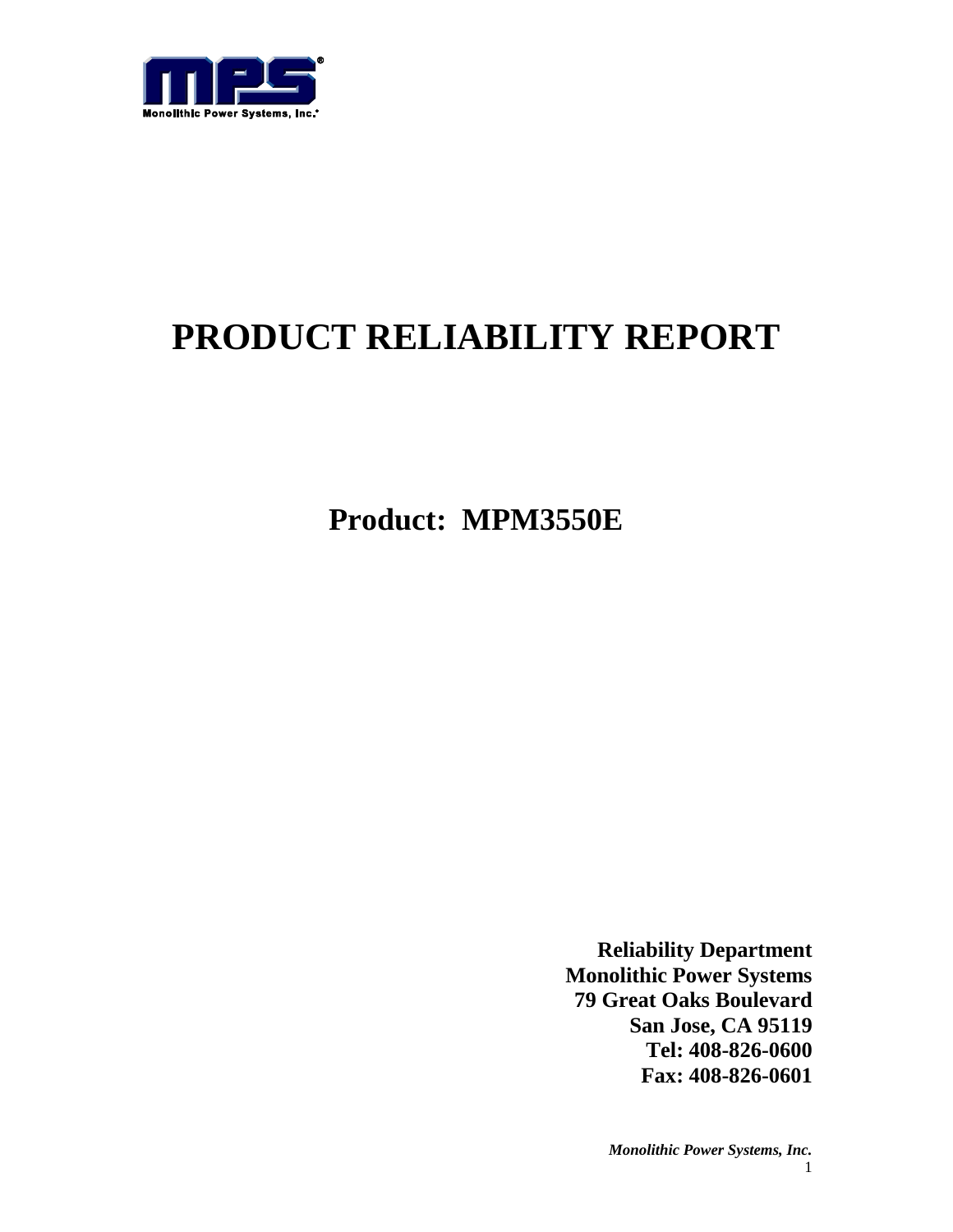

## **1. Device Information**

| Product:            | <b>MPM3550E</b>                     |
|---------------------|-------------------------------------|
| Package:            | 18-PIN LGA MODULE (12MM×12MM×4.2MM) |
| Process Technology: | <b>BCD</b>                          |
| <b>Report Date:</b> | 12/10/2018                          |

### **2. Summary of Test Results**

| <b>Test</b>                 | <b>Test Condition</b>                       | Lot# or          | <b>Test Results</b> | <b>Comment</b> |
|-----------------------------|---------------------------------------------|------------------|---------------------|----------------|
|                             |                                             | <b>Date Code</b> | (S.S./Rej)          |                |
| Temperature, Bias,          | JESD22-A108,                                | G2831808         | 77/0                |                |
| and Operating Life          | @+125°C for 1000                            | F881608.8        | 77/0                |                |
|                             | hours or equivalent                         | GB865918         | 77/0                |                |
|                             |                                             |                  |                     |                |
| Moisture/Reflow             | J-STD-020                                   | 1651             | 276/0               | $MSL = 3$      |
| Sensitivity                 |                                             | 1729             | 276/0               |                |
|                             |                                             | 1815             | 276/0               |                |
|                             |                                             |                  |                     |                |
| <b>High Temperature</b>     | JESD22-A103, @150°C                         | 1651             | 45/0                |                |
| Storage Life                | for 1000 hours                              | 1729             | 45/0                |                |
|                             |                                             | 1815             | 45/0                |                |
|                             |                                             |                  |                     |                |
| Temperature Cycling         | JESD22-A104, from -                         | 1651             | 77/0                |                |
|                             | $65^{\circ}$ C to 150 $^{\circ}$ C for 1000 | 1729             | 77/0                |                |
|                             | cycles or equivalent                        | 1815             | 77/0                |                |
|                             |                                             |                  |                     |                |
| <b>Accelerated Moisture</b> | JESD22-A102,                                | 1651             | 77/0                |                |
| Resistance - Unbiased       | @121°C/100%RH for                           | 1729             | 77/0                |                |
| Autoclave                   | 168 hours or equivalent                     | 1815             | 77/0                |                |
|                             |                                             |                  |                     |                |
| <b>Steady State</b>         | JESD22-A101,                                | 1651             | 77/0                |                |
| <b>Temperature Humidity</b> | @85°C/85%RH static                          | 1729             | 77/0                |                |
| <b>Bias Life Test</b>       | bias at Vinmax for 1000                     | 1815             | 77/0                |                |
|                             | hours or equivalent                         |                  |                     |                |
|                             |                                             |                  |                     |                |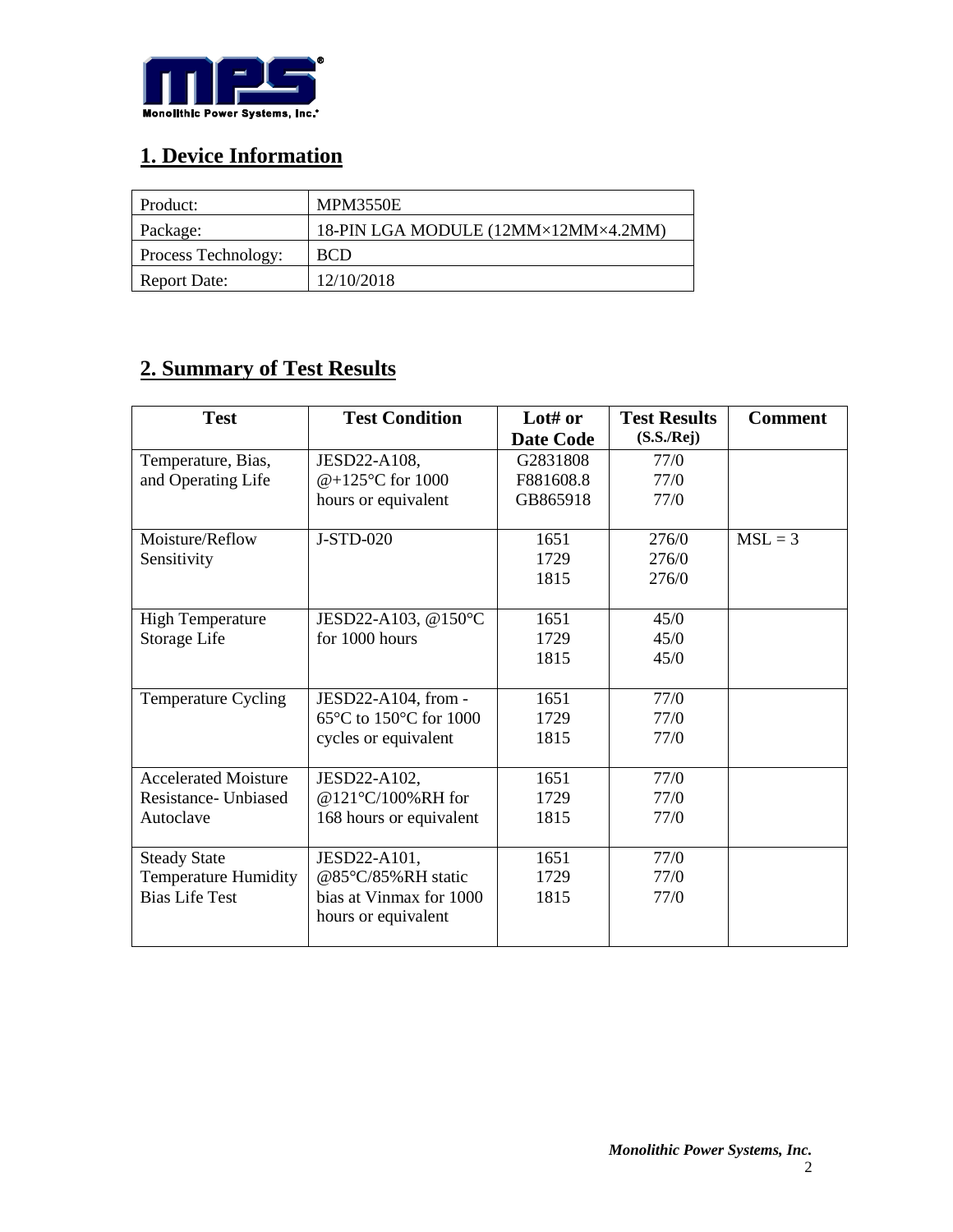

## **3. Failure Rate Calculation**

| Sample Size:                    | 9750                   |
|---------------------------------|------------------------|
| Rejects:                        |                        |
| Activation Energy (eV):         | 0.7                    |
| <b>Equivalent Device Hours:</b> | $7.61\times10^8$ Hours |
| Failure Rate (FIT@60%CL):       | $1.2$ FIT              |
| MTBF (years):                   | 94,880 Years           |

### **Revision / Update History**

| Revision | <b>Reason for Change</b> | Date          | Rel Engineer |
|----------|--------------------------|---------------|--------------|
|          | Initial Release          | December 2018 | Ramon Lei    |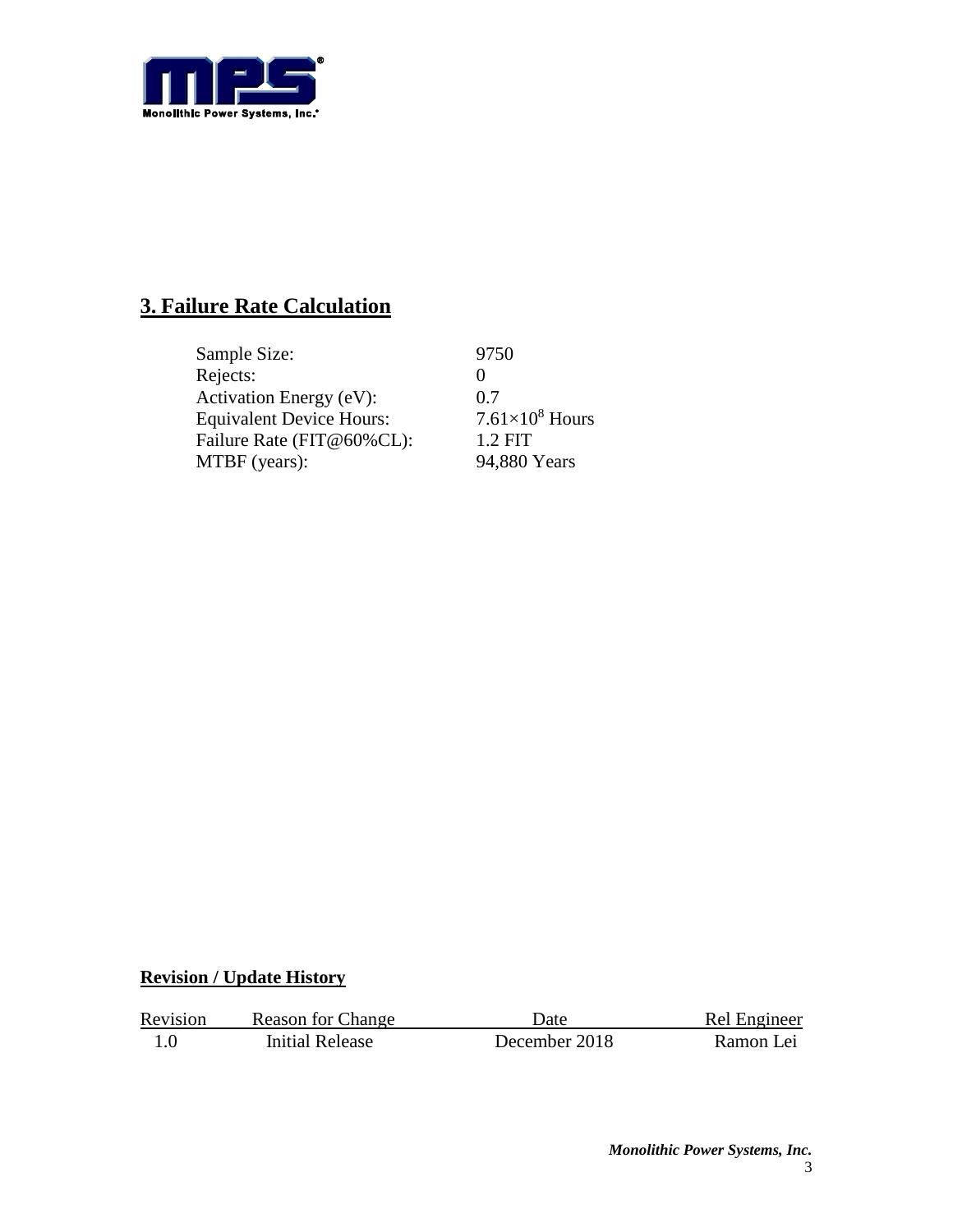

#### **Appendix: Description of Reliability Test and Failure Rate Calculation**

#### **High Temperature Operating Life Test**

| <b>Purpose:</b>   | This test is a worst-case life test that checks the integrity of the product. The high temperature<br>testing is for acceleration of any potential failures over time. The calculation for failure rate (FIT)<br>is completed using the Arrhenius equation. |
|-------------------|-------------------------------------------------------------------------------------------------------------------------------------------------------------------------------------------------------------------------------------------------------------|
|                   |                                                                                                                                                                                                                                                             |
| <b>Condition:</b> | $125^{\circ}$ C @ Vinmax                                                                                                                                                                                                                                    |
| Pass Criteria:    | All units must pass the min/max limits of the datasheet.                                                                                                                                                                                                    |
|                   | Moisture/Reflow Sensitivity Classification for Nonhermetic Solid State Surface Mount Devices                                                                                                                                                                |
| <b>Purpose:</b>   | The purpose of this standard is to identify the classification level of nonhermetic solid state surface                                                                                                                                                     |
|                   | mount devices (SMDs) that are sensitive to moisture-induced stress so that they can be properly                                                                                                                                                             |
|                   | packaged, stored, and handled to avoid damage during assembly solder reflow attachment and/or                                                                                                                                                               |
|                   |                                                                                                                                                                                                                                                             |

|                   | repair operations.                                      |
|-------------------|---------------------------------------------------------|
| <b>Condition:</b> | Bake + moisture sock + 3X reflow at $260^{\circ}$ C     |
| Pass criteria:    | All units must pass the min/max limits of the datasheet |

#### **High Temperature Storage Life**

| The test is typically used to determine the effects of time and temperature, under storage conditions, |
|--------------------------------------------------------------------------------------------------------|
| for thermally activated failure mechanisms and time-to-failure distributions of solid state electronic |
| devices, including nonvolatile memory devices (data retention failure mechanisms).                     |
| Bake at 150 °C                                                                                         |
| All units must pass min/max limits of the datasheet<br>Pass Criteria:                                  |
|                                                                                                        |

#### **Accelerated Moisture Resistance- Unbiased Autoclave**

| <b>Purpose:</b>   | To check the performance of the device in humid environments. This test checks the integrity of the |
|-------------------|-----------------------------------------------------------------------------------------------------|
|                   | passivation, poor metal to plastic seal and contamination level during assembly and material        |
|                   | compatibility.                                                                                      |
| <b>Condition:</b> | $121^{\circ}$ C/15psig/100% RH (no bias)                                                            |
| Pass Criteria:    | All units must pass min/max limits of the datasheet                                                 |

#### **Temperature Cycle Test**

| <b>Purpose:</b> | This test is used to evaluate the die attach integrity and bond integrity. This is similar to the |
|-----------------|---------------------------------------------------------------------------------------------------|
|                 | Thermal Shock test, but can generate different failure modes due to the longer dwell time and     |
|                 | gradual temperature change.                                                                       |
| Condition:      | -65 $\mathrm{^{\circ}C}$ to 150 $\mathrm{^{\circ}C}$                                              |
| Pass Criteria:  | All units must pass min/max limits of the datasheet                                               |

#### **Steady State Temperature Humidity Bias Life Test**

| <b>Purpose:</b> | This is to check the performance of the device in humid environments. This test checks the           |
|-----------------|------------------------------------------------------------------------------------------------------|
|                 | integrity of the passivation, poor metal to plastic seal and contamination level during assembly and |
|                 | material compatibility.                                                                              |
| Condition:      | 85%RH at $85^{\circ}$ C with Vin=Vinmax                                                              |
| Pass Criteria:  | All units must pass min/max limits of the datasheet                                                  |

#### **Highly Accelerated Temperature and Humidity Stress Test**

| <b>Purpose:</b> | This is an equivalent test to Steady State Temperature Humidity Bias Life test with different |
|-----------------|-----------------------------------------------------------------------------------------------|
|                 | (higher) temperature stress condition.                                                        |
| Condition:      | 85%RH at $130^{\circ}$ C with Vin=Vinmax                                                      |
| Pass Criteria:  | All units must pass min/max limits of the datasheet                                           |